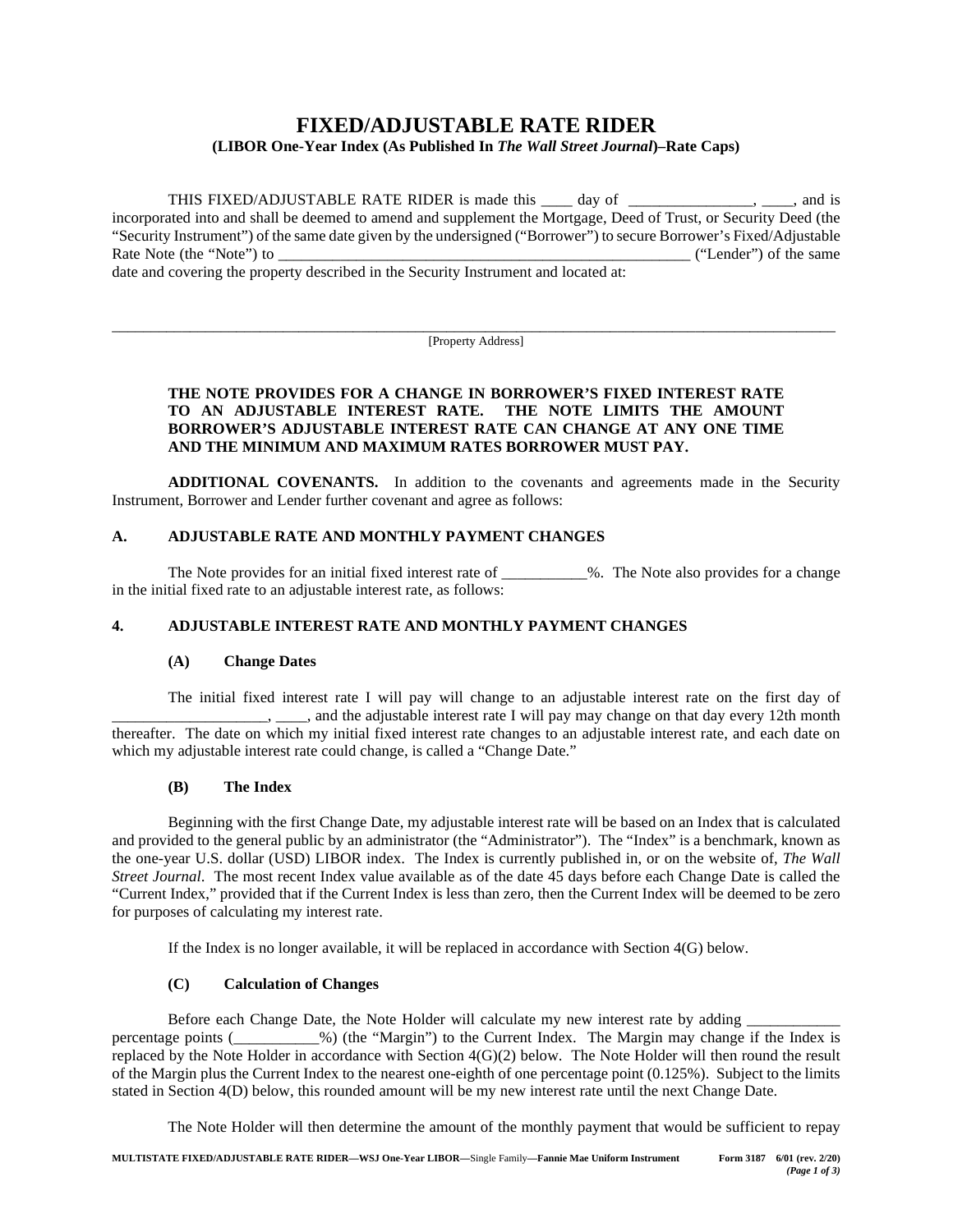the unpaid principal that I am expected to owe at the Change Date in full on the Maturity Date at my new interest rate in substantially equal payments. The result of this calculation will be the new amount of my monthly payment.

## **(D) Limits on Interest Rate Changes**

The interest rate I am required to pay at the first Change Date will not be greater than \_\_\_\_\_\_\_\_\_\_% or less than \_\_\_\_\_\_\_\_\_\_\_%. Thereafter, my adjustable interest rate will never be increased or decreased on any single Change Date by more than two percentage points from the rate of interest I have been paying for the preceding 12 months. My interest rate will never be greater than \_\_\_\_\_\_\_\_\_\_% or less than \_\_\_\_\_\_\_\_\_%.

#### **(E) Effective Date of Changes**

My new interest rate will become effective on each Change Date. I will pay the amount of my new monthly payment beginning on the first monthly payment date after the Change Date until the amount of my monthly payment changes again.

#### **(F) Notice of Changes**

The Note Holder will deliver or mail to me a notice of any changes in my initial fixed interest rate to an adjustable interest rate and of any changes in my adjustable interest rate before the effective date of any change. The notice will include the amount of my monthly payment, any information required by law to be given to me and also the title and telephone number of a person who will answer any question I may have regarding the notice.

#### **(G) Replacement Index and Replacement Margin**

The Index is deemed to be no longer available and will be replaced if any of the following events (each, a "Replacement Event") occur: (i) the Administrator has permanently or indefinitely stopped providing the Index to the general public; or (ii) the Administrator or its regulator issues an official public statement that the Index is no longer reliable or representative.

If a Replacement Event occurs, the Note Holder will select a new index (the "Replacement Index") and may also select a new margin (the "Replacement Margin"), as follows:

> (1) If a replacement index has been selected or recommended for use in consumer products, including residential adjustable-rate mortgages, by the Board of Governors of the Federal Reserve System, the Federal Reserve Bank of New York, or a committee endorsed or convened by the Board of Governors of the Federal Reserve System or the Federal Reserve Bank of New York at the time of a Replacement Event, the Note Holder will select that index as the Replacement Index.

> (2) If a replacement index has not been selected or recommended for use in consumer products under Section (G)(1) at the time of a Replacement Event, the Note Holder will make a reasonable, good faith effort to select a Replacement Index and a Replacement Margin that, when added together, the Note Holder reasonably expects will minimize any change in the cost of the loan, taking into account the historical performance of the Index and the Replacement Index.

The Replacement Index and Replacement Margin, if any, will be operative immediately upon a Replacement Event and will be used to determine my interest rate and monthly payments on Change Dates that are more than 45 days after a Replacement Event. The Index and Margin could be replaced more than once during the term of my Note, but only if another Replacement Event occurs. After a Replacement Event, all references to the "Index" and "Margin" will be deemed to be references to the "Replacement Index" and "Replacement Margin."

The Note Holder will also give me notice of my Replacement Index and Replacement Margin, if any, and such other information required by applicable law and regulation.

## **B. TRANSFER OF THE PROPERTY OR A BENEFICIAL INTEREST IN BORROWER**

Until Borrower's initial fixed interest rate changes to an adjustable interest rate under the terms stated in Section A above, Uniform Covenant 18 of the Security Instrument shall read as follows:

**Transfer of the Property or a Beneficial Interest in Borrower.** As used in this Section 18, "Interest in the Property" means any legal or beneficial interest in the Property, including, but